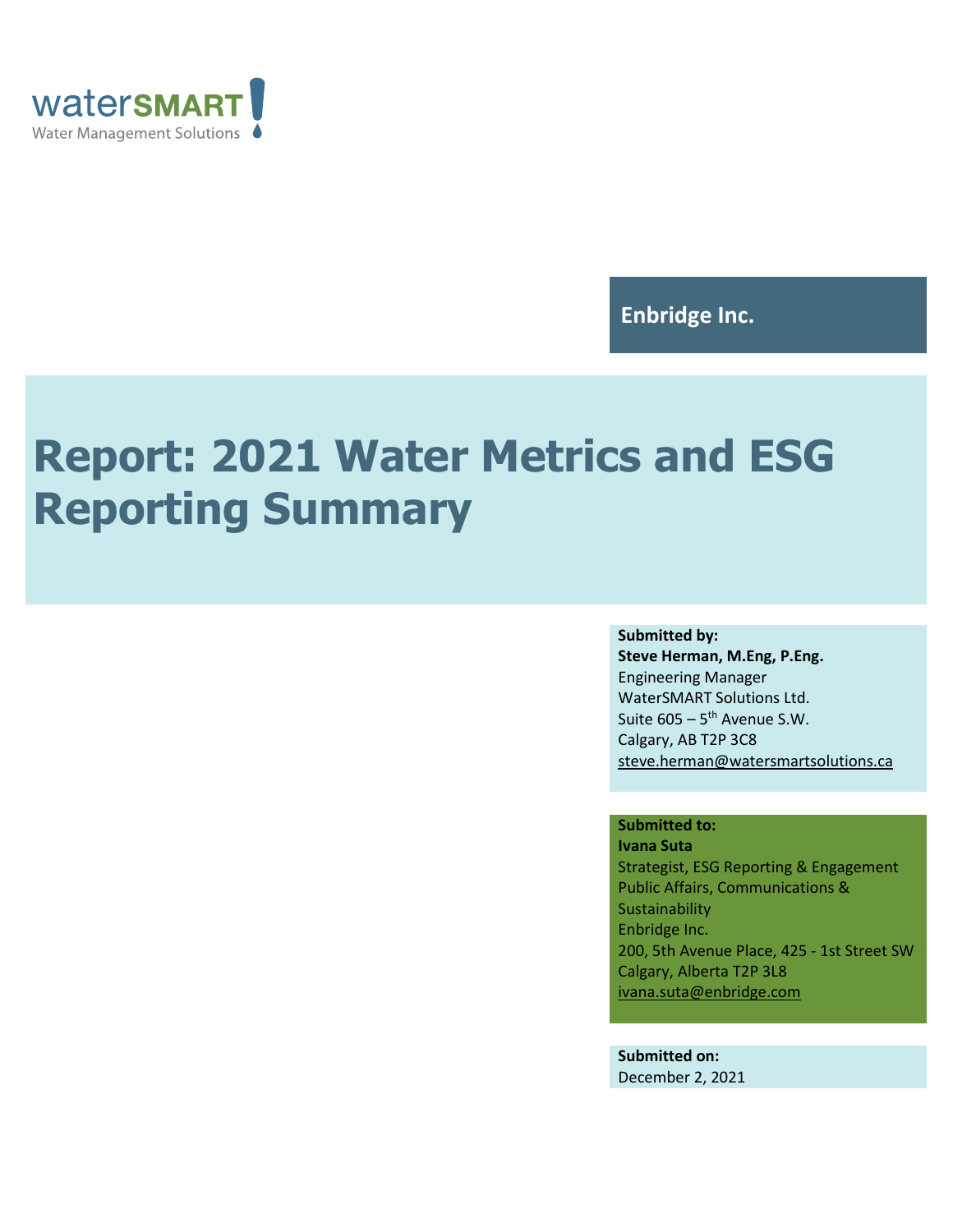

## **Contents**

| 1.0 |  |
|-----|--|
| 2.0 |  |
| 2.1 |  |
| 2.2 |  |
| 2.3 |  |
| 2.4 |  |
| 3.0 |  |
| 4.0 |  |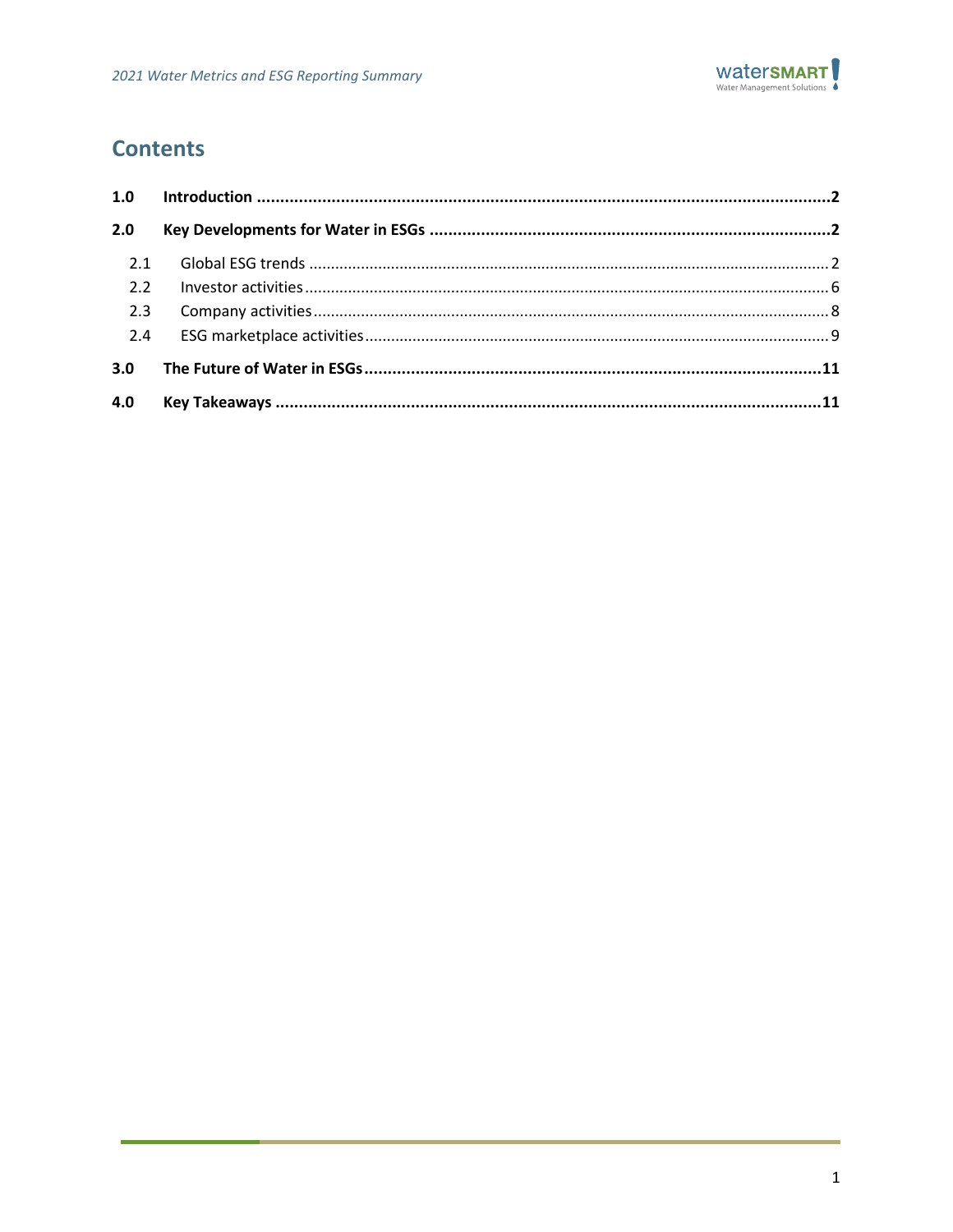

## <span id="page-2-0"></span>**1.0 Introduction**

Around the world, the concept of "ESG" (Environmental, Social, and Governance) has thoroughly permeated discussions and actions amongst the public, regulators, governments, investors, and operating companies. The ESG space is evolving rapidly, with new proclamations, regulations, and investment decisions arising almost daily. With events such as COVID-19 and the response to the climate crisis acting as accelerants, ESG is a trend with material implications for businesses which cannot be ignored.

WaterSMART Solutions Ltd. (WaterSMART) has been engaged by Enbridge Inc. (Enbridge) to document our observations of emerging trends within the ESG movement, particularly related to water and water metrics. These observations are drawn from our ongoing consulting practice in North America, which builds on extensive prior work on water metrics, water reporting, and water strategy development. They have also been informed by the insights of our global team of Special Advisors. This report summarizes select highlights and global trends for water in the ESG context, and explores the response to these trends by investors, operating companies, and the ESG marketplace. Building from this exploration of the current and emerging state of water for ESGs, we provide commentary on its future, as well as key takeaways. Given the complex and rapidly evolving nature of the global ESG conversation, this report serves as a snapshot in time focused on key elements and is not intended as an all-encompassing and timeless compendium.

## <span id="page-2-1"></span>**2.0 Key Developments for Water in ESGs**

#### <span id="page-2-2"></span>**2.1 Global ESG trends**

The events of the last two years have helped cement ESG as a familiar topic across the world, from corporate boardrooms to legislative assemblies to kitchen tables. In particular, the "E" and the "S" have recently emerged to dominate the scene:

• **Environmental:** as highlighted by COP26, the climate crisis is being discussed with increasing urgency. For example, United Kingdom Prime Minister, Boris Johnson, noted, "Humanity has long since run down the clock on climate change. It's one minute to midnight on that Doomsday clock and we need to act now<sup>1</sup>." With society, governments, and now investors increasingly demanding action, climate change mitigation (i.e. emissions abatement) is a top priority for companies, as illustrated by the quantity of net zero pledges being made. However, as noted below, the various issue surrounding water are rapidly gaining the attention of key stakeholders. Ironically, water has been identified as a concern to businesses for many years, but only recently is climbing in

<sup>1</sup> Reuters, *'We have to make a choice' - what they're saying at U.N. climate talks*, publishe[d online](https://www.reuters.com/business/environment/we-have-make-choice-what-theyre-saying-un-climate-talks-2021-11-01/) November 2, 2021.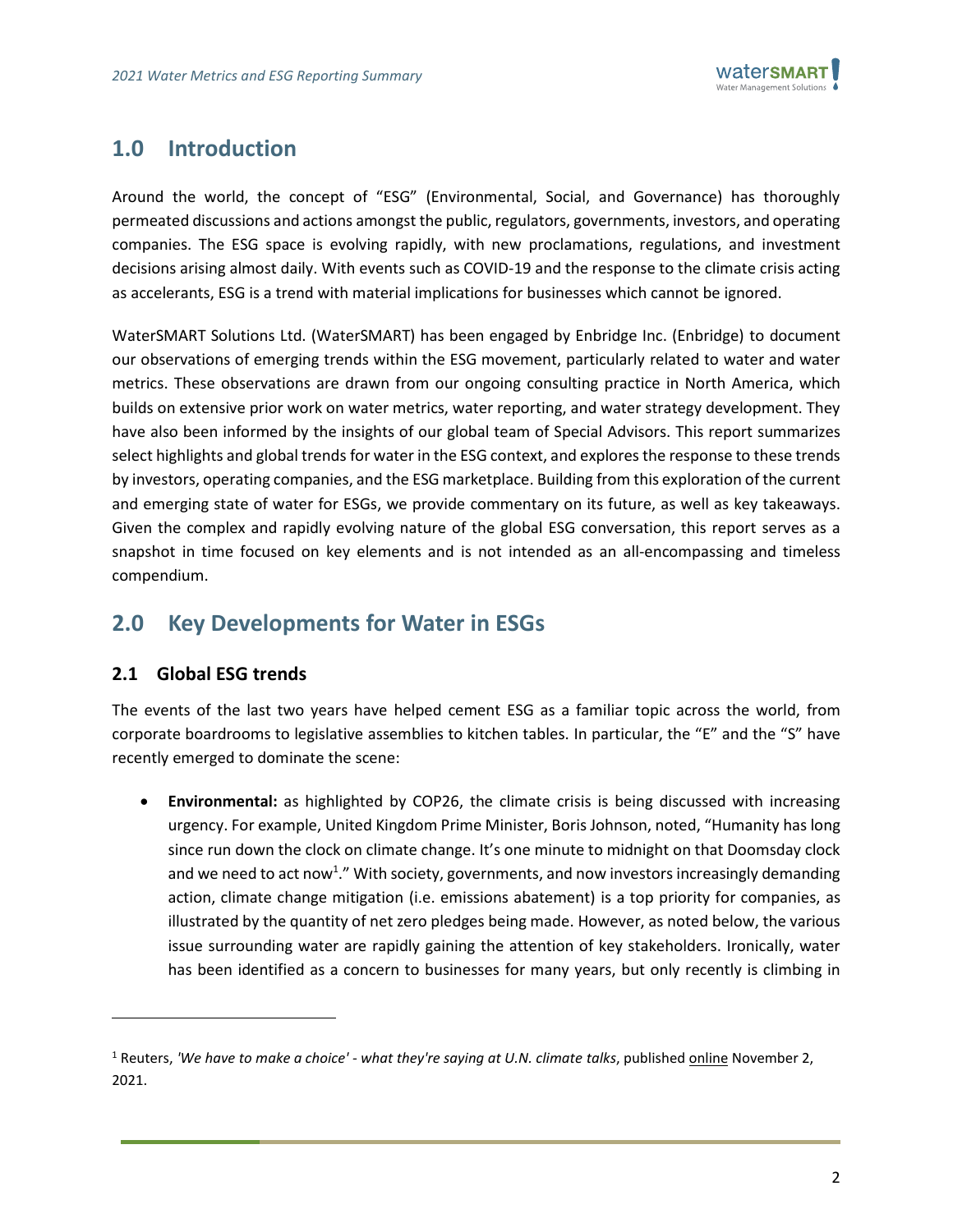

prominence in the ESG dialogue.

• **Social:** COVID-19 and civil rights protests in the United States helped to highlight the human side of capitalism, with stakeholders, investors, employees, and customers increasingly demanding that companies take serious action to protect their employees and improve their diversity. The social side of ESG has demonstrated that companies must develop an understanding of the market implications of ESG issues; connecting ESG concerns with financial elements will be a game changer.

The appropriate role of governments and regulators in the energy transition and ESG more broadly is very much in flux, with competing groups advocating for market-based or regulation-based solutions to pressing environmental and social challenges. While such fundamental questions are debated, governments and regulatory bodies in North America and Europe have made it clear they are ready and willing to play a bigger role in the ESG space through disclosure regulations, tax measures, and taxonomy development<sup>2</sup>. The European Commission, for example, has legally required large companies to disclose their social and environmental impacts since 2014<sup>3</sup>, and is now developing a taxonomy for environmentally sustainable activities to help direct the flow of capital to activities which will enable achievement of the European Union's climate goals<sup>4</sup>. Work is also underway in Canada on a transition taxonomy to facilitate investment in "transition-oriented" actions to reduce the carbon emissions and environmental impacts of existing activities<sup>5</sup>. In the United States, President Biden made action on ESG a key platform issue during the election and was vocal at COP26, but recent and ongiong actions on pipelines in the United States indicate there is still a gap between purely environmental policy and integrated ESG thinking.

The current focus of the global ESG conversion is undoubtedly on carbon and climate change mitigation. However, the value of other environmental factors, such as water and biodiversity, is starting to emerge. For example, the importance of clean water and sanitation was highlighted by the COVID-19 pandemic, during which handwashing was a primary defense against the virus. In addition, water and biodiversity

<sup>&</sup>lt;sup>2</sup> For example, the United Kingdom published requirements in November 2021 for financial companies to publish net-zero transition and decarbonization plans: S&P Global Market Intelligence, *UK to mandate financial firms to publish plans on transition to net-zero*, publishe[d online](https://www.spglobal.com/marketintelligence/en/news-insights/latest-news-headlines/uk-to-mandate-financial-firms-to-publish-plans-on-transition-to-net-zero-67432176) November 5, 2021. Note that some stock exchanges are also requiring listed companies to disclose on ESG issues, for example by using to the recommendations of the Task Force on Climate-related Financial Disclosures (TCFD).

<sup>&</sup>lt;sup>3</sup> European Commission, *Corporate sustainability reporting*, available **online**.

<sup>4</sup> European Commission, *EU taxonomy for sustainable activities*, available [online.](https://ec.europa.eu/info/business-economy-euro/banking-and-finance/sustainable-finance/eu-taxonomy-sustainable-activities_en)

<sup>5</sup> CSA Group, *Defining Transition Finance in Canada*, availabl[e online.](https://www.csagroup.org/news/defining-transition-finance-in-canada/)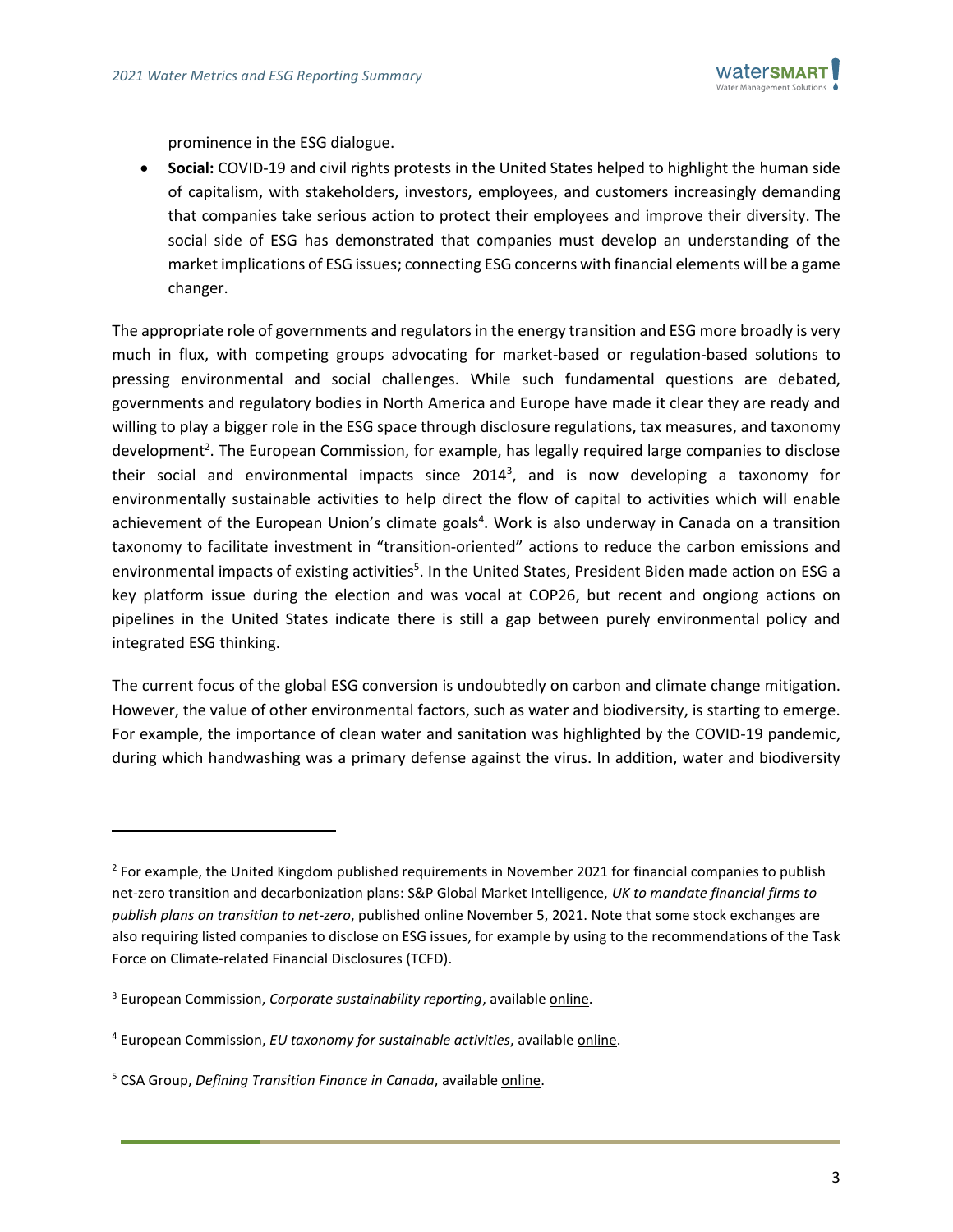

focused initiatives and organizations, such as the Water Pavilion at COP26<sup>6</sup> and the Task Force on Naturerelated Financial Disclosures (TNFD), have built significant momentum through 2021. Although carbon dominates the ESG narrative, global water organizations are increasingly inserting water into the ESG conversation. A few notable examples include:

- **World Water Council (WWC):** while fulfilling their mission to "mobilize action on critical water issues" via political avenues, the WWC has highlighted the importance of balancing water for the environment with water for people/development and the need for cross-cutting solutions to challenges which exist at the nexus of water, electricity, food, health, and education<sup>7</sup>.
- **World Water Forum:** hosted every three years by the WWC, the World Water Forum is a collaborative event intended to catalyze regulatory and policy action. The  $9<sup>th</sup>$  Forum is planned for Dakar, Senegal in 2022, with 200 organizations participating with four priority areas (water security and sanitation, rural development, cooperation, and means and tools).
- **World Water Week (WWW):** the WWW is an annual conference focused more on technology and practical implementation, as opposed to the WWC. The 2021 WWW theme was "Building Resilience Faster", which explicitly linked water resilience to climate change adaptation $8$ .
- **World Economic Forum (WEF):** although not a water-focused organization, for the past several years, and again in 2021, the WEF has identified water-related risks (e.g. extreme weather events) as top global risks in terms of likelihood and severity<sup>9</sup>.

As water continues to feature in the ESG landscape, the following key trends have been observed:

• **Water is a unique and context-based resource:** while carbon is a global problem with common contributors and solutions, water is unique and deeply local. Water challenges, and their solutions, are specific to each watershed, and can vary widely even within a single region or jurisdiction (e.g. compare water-scarce southern Alberta to water-rich northern Alberta). The context-based nature of water makes broad water performance comparisons difficult, and the existence of multiple, competing demands for water makes solving water challenges complex. Perhaps in part due to its challenging nature, water has historically been regarded in a simplistic manner in most ESG conversations. However, we have recently observed the emergence of

<sup>6</sup> Over 30 global water organizations collaborated on the Water Pavilion at COP26 to "deliver cutting-edge, sciencebased advice", publishe[d online](https://www.iucn.org/news/water/202110/water-sector-thirsty-change-climate-cop) October 29, 2021.

<sup>7</sup> World Water Council, *2020 Annual Report*, published [online](https://www.worldwatercouncil.org/en/publications/2020-annual-report) July 2021.

<sup>8</sup> Stockholm International Water Institute, *World Water Week Thematic Scope Summary 2021*, publishe[d online](https://www.worldwaterweek.org/programme/world-water-week-theme/thematic-scope-2021) in 2021.

<sup>9</sup> World Economic Forum, *The Global Risks report 2021*, publishe[d online](https://www.weforum.org/reports/the-global-risks-report-2021) January 19, 2021.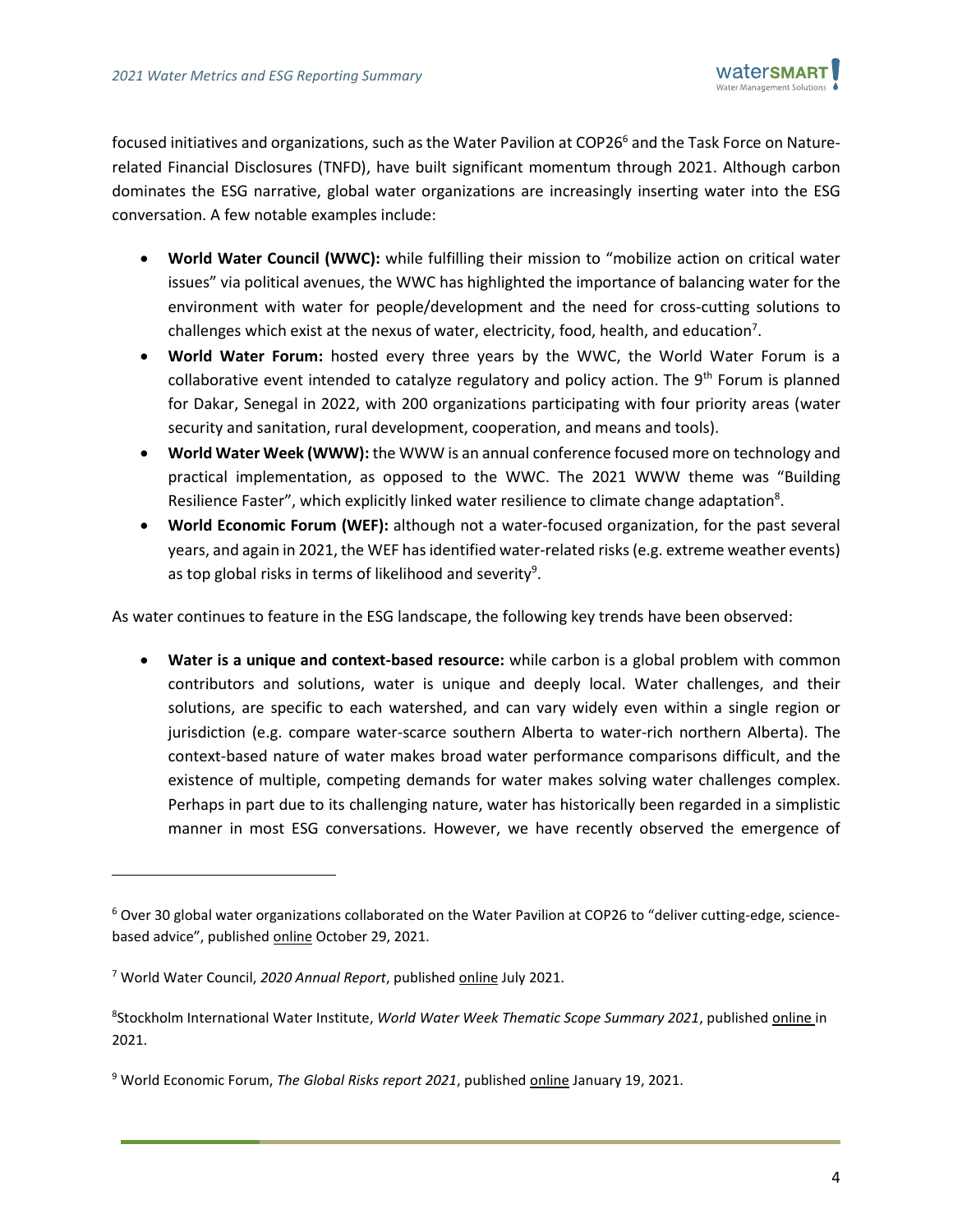

context-based thinking for water (e.g. the Carbon Disclosure Project (CDP) Water survey distinguishes between water stressed and non-water stressed regions, and the World Wildlife Fund released guidance on how to include water context in corporate water strategies and disclosure<sup>10</sup>). This mainstreaming of water context builds to some extent upon prior work by select organizations, such as the Alliance for Water Stewardship, for which context is the core to their approach. This concept of assessing water risk through a water context lens is at the core of WaterSMART's approach to watershed management, water strategy, and water metrics.

- **Water scarcity is situation-specific:** linked to the context-specific nature of water, there is growing appreciation for the nuances around water scarcity being situation-specific. Analysis of water scarcity is moving beyond simply assessing the volume of water to be managed in a location (i.e. either water available for use or water which must be treated or disposed of), and towards considering the volume, timing, location, and quality of the water for its intended purpose. Linked to this is economics; water may be considered scarce in situations where the cost to access it is too high (e.g. due to treatment and/or conveyance costs).
- **There is a link between carbon and water:** the management of water resources is increasingly being linked to climate change, in terms of both climate change mitigation and adaptation.
	- $\circ$  Mitigation: the intense focus on climate change mitigation means that water managers are being driven to account for, and reduce, the emissions associated with their operations. From municipal utilities to oil sands water treatment plants, new projects and technologies are regularly being funded based on their emissions reduction potential first, with water benefits being considered second. For example, the UK Water Industry Research (UKWIR) group recently engaged Stantec and Mott MacDonald to help them understand the carbon emissions associated with water utility infrastructure construction and operations<sup>11</sup>. In addition, many municipal water utilities are making carbon neutral pledges similar to those issued in other industries<sup>12</sup>.
	- $\circ$  Adaptation: climate comes to ground in water, and the extreme weather events increasingly being linked to climate change are manifest through water. Therefore, there is a growing recognition of the need for immediate, adaptive actions to reduce the impacts of having either too much or too little water.
- **There are opportunities for value creation:** water has historically entered the ESG conversation from the perspective of risk mitigation, which is appropriate given the intrinsic role of water for the core activities of many companies, as well as the potential impacts all companies can have on

<sup>10</sup> World Wildlife Fund, *Putting Water Strategy into Context*, publishe[d online](https://wwfint.awsassets.panda.org/downloads/wwf_embedding_context_into_strategy_hr.pdf) March 2021.

<sup>11</sup> Stantec, *UKWIR appoints Stantec and Mott MacDonald team to recommend the way forward for calculating Whole life/TOTEX Carbon*, publishe[d online](https://www.stantec.com/uk/news/2021/ukwir-appoints-stantec-mott-macdonald-team-calculating-whole-life-totex-carbon) November 11, 2021.

<sup>12</sup> Global Water Intelligence, *Is net zero now water's biggest priority?* published [online](https://www.globalwaterintel.com/news/2021/32/is-net-zero-now-water-s-biggest-priority) August 12, 2021.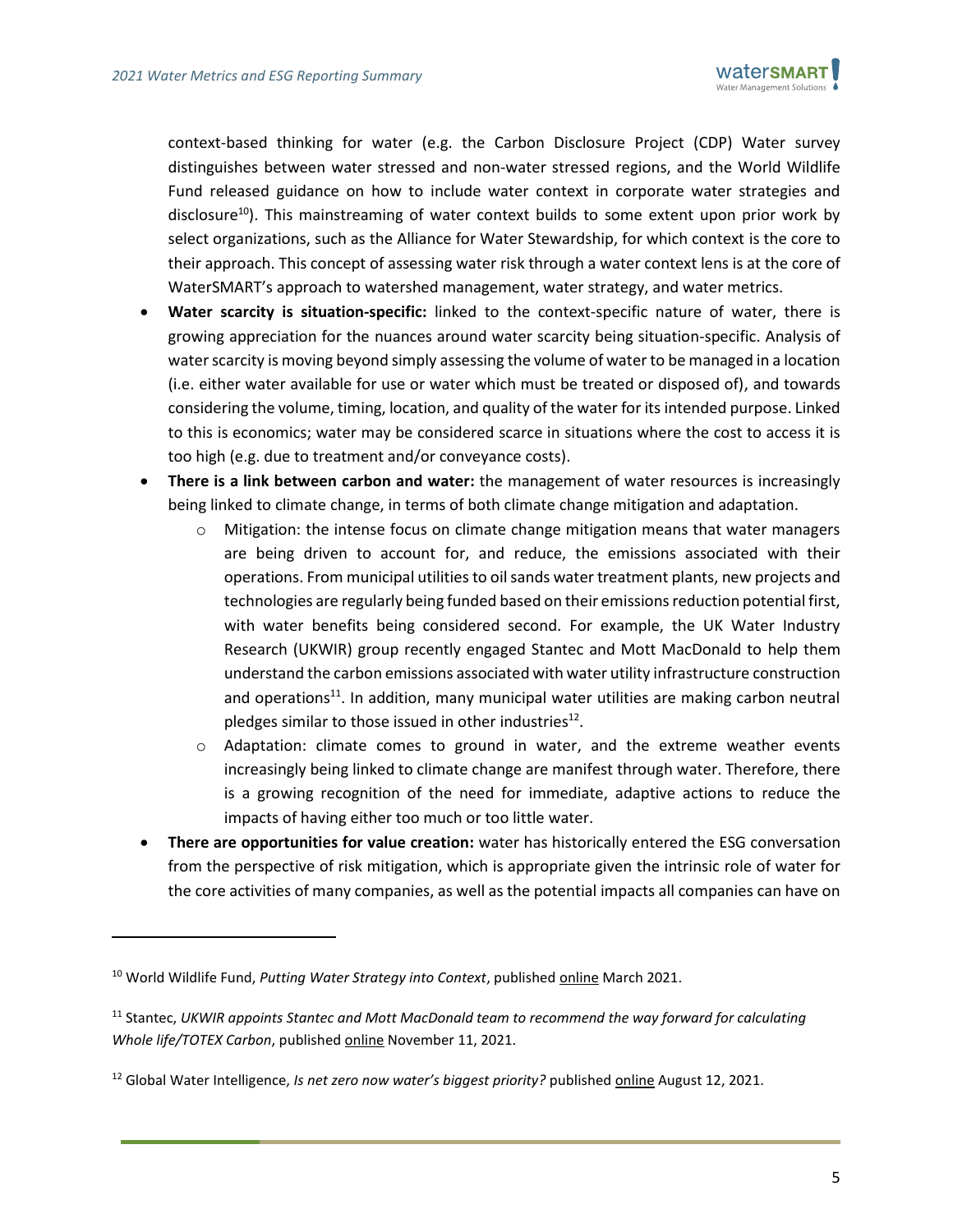

water. With water risk management increasingly recognized as a de facto requirement for companies, the accepted definition of good corporate water management is now expanding to include value creation. Increasingly, investors are asking whether additional enterprise value can be generated from good management of water resources, such as water quality credits or assigning an internal cost for water for the purposes of internal economics. Although markets for water-related credit trading are nascent, leading companies are seeking and creating opportunities to generate enterprise value, and thus higher investment returns, via water. Water reuse and cross-sectoral cooperation are examples of these opportunities (e.g. treated produced water for aquifer recharge).

• **In Canada, Indigenous rights are increasingly impacting water:** *c*onsistent with, and building upon the government of Canada's passing of the *United Nations Declaration on the Rights of Indigenous Peoples Act*, Indigenous water rights are taking an increasingly prominent role in water-related decision making. For example, there is work underway to establish the Canada Water Agency and update the *Canada Water Act*, which includes a strong focus on Indigenous water rights, Traditional Knowledge, and Indigneous inclusion in water-related decision making. Another example is the June 2021 ruling by the British Columbia Supreme Court in favour of the Blueberry River First Nation's claim that the provincial government had violated their Treaty 8 rights to trap, hunt, and fish without interference by allowing industrial development on their traditional lands<sup>13</sup>. This precedent-setting ruling gives the First Nation decision-making power with respect to land management in their traditional territory, which will inevitably impact water use decisions. In addition, there is increasing participation by Indigenous Peoples in water projects, such as in the current planning of the flood mitigation onstream structures for the Bow River Basin upstream of the City of Calgary.

#### <span id="page-6-0"></span>**2.2 Investor activities**

Through initiatives such as the Glasgow Financial Alliance for Net Zero (GFANZ), which represents over \$130 trillion of private capital committed to the net zero transition, the investor community has made a clear declaration that ESG issues are being taken seriously<sup>14</sup>. Investors of all types and sizes are increasingly utilizing responsible investment (RI) approaches to inform decision making. In Canada alone, over \$3.2 trillion dollars of assets under management, representing 61.8% of the investment industry, fell

<sup>&</sup>lt;sup>13</sup> The Narwhal, *Blueberry River First Nations win precedent-setting Treaty Rights case*, published *online* June 30, 2021

<sup>14</sup> Glasgow Financial Alliance for Net Zero (GFANZ), *Amount of finance committed to achieving 1.5°C now at scale needed to deliver the transition*, publishe[d online](https://www.gfanzero.com/press/amount-of-finance-committed-to-achieving-1-5c-now-at-scale-needed-to-deliver-the-transition/) November 3, 2021.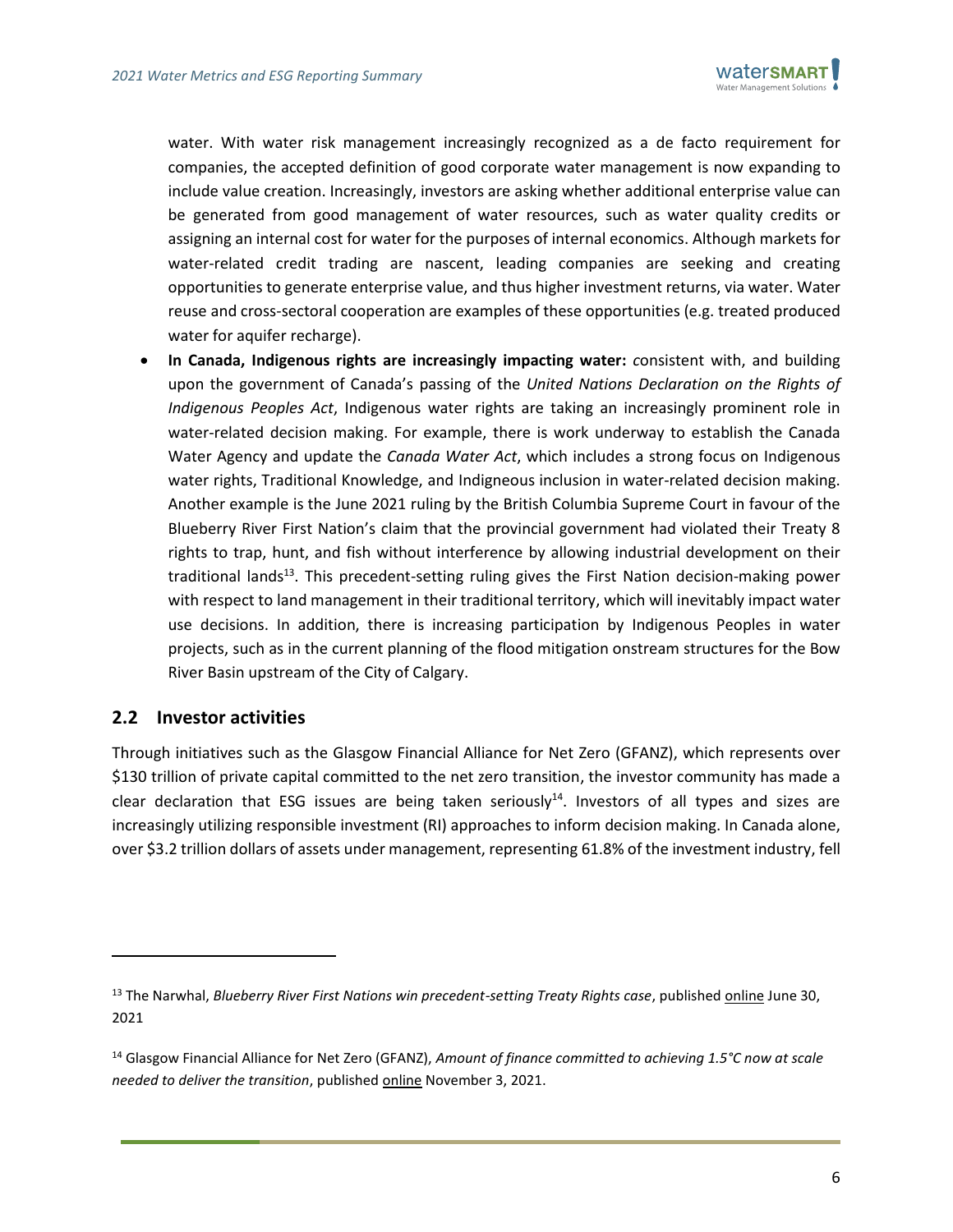

under the umbrella of RI as of Q4 2020 $^{15}$ .

Responsible investment strategies include impact investing, shareholder engagement, thematic ESG investing, positive screening, ESG integration, negative screening, and norms-based screening<sup>16</sup>. In this context, open and verifiable corporate ESG reporting is now expected as part of normal business, with the Task Force on Climate-related Financial Disclosures (TCFD) recommendations and Sustainability Accounting Standards Board (SASB) framework emerging as the de facto leading disclosure approaches. Furthermore, in the absence of disclosure, investors and third-party data providers will "make it up" as best as they can to inform investment decisions. Given the risk of inaccurate estimates and/or unintended interpretations, companies have additional incentive to disclose in a meaningful way.

Although asset managers in Canada and around the world are increasingly requiring corporate disclosure and deploying RI strategies, it must be noted that positive financial returns remain a top priority for investors, rather than ESG performance. Indeed, portfolio managers from leading fund companies have acknowledged that ESG data is one dataset, amongst many, which gets integrated into their proprietary decision-making processes<sup>17</sup>, which are heavily weighted towards anticipated return on investment. Frequently, ESG trends are used to identify opportunity areas<sup>18</sup> and ESG data may be applied to filter or hone analysis, but investment decisions are ultimately made based on anticipated returns, which are linked to company management and potential upside, among other factors. In many cases, issues with the quality, consistency, and comparability of ESG data can limit its integration into investment decisions. This is especially true for water, which is complex, context-specific, and underdeveloped relative to carbon and for which large gaps exist between what investors desire for decisions and what companies are disclosing.

Given the current water data challenges and limitations of leading water disclosure approaches, investors are generally adopting an enterprise value persepctive, instead of comparing companies strictly using ESG data. The enterprise value approach primarily captures risks, which can erode enterprise value, but it also considers opportunities for companies to create enterprise value, such as by generating environmental credits on a project and selling them. With the enterprise value lens, investors are hungry for information to help them understand corporate water risks and their potential financial implications. As such, companies are encouraged to disclose verifiable information which demonstrates they have identified

<sup>15</sup> Responsible Investment Association, *2020 Canadian RI Trends Report*, publishe[d online](https://www.riacanada.ca/research/2020-canadian-ri-trends-report/) November 2020.

 $16$  Ibid. page 8.

<sup>17</sup> Responsible Investment Association, *ESG Product Knowledge for Retail Advisors: Fall Edition*, [online](https://www.riacanada.ca/event/esg-product-knowledge-for-retail-advisors-fall-edition/) conference, September 2021.

<sup>&</sup>lt;sup>18</sup> For example, the push towards electric vehicles may make companies within the battery supply chain more attractive for investment.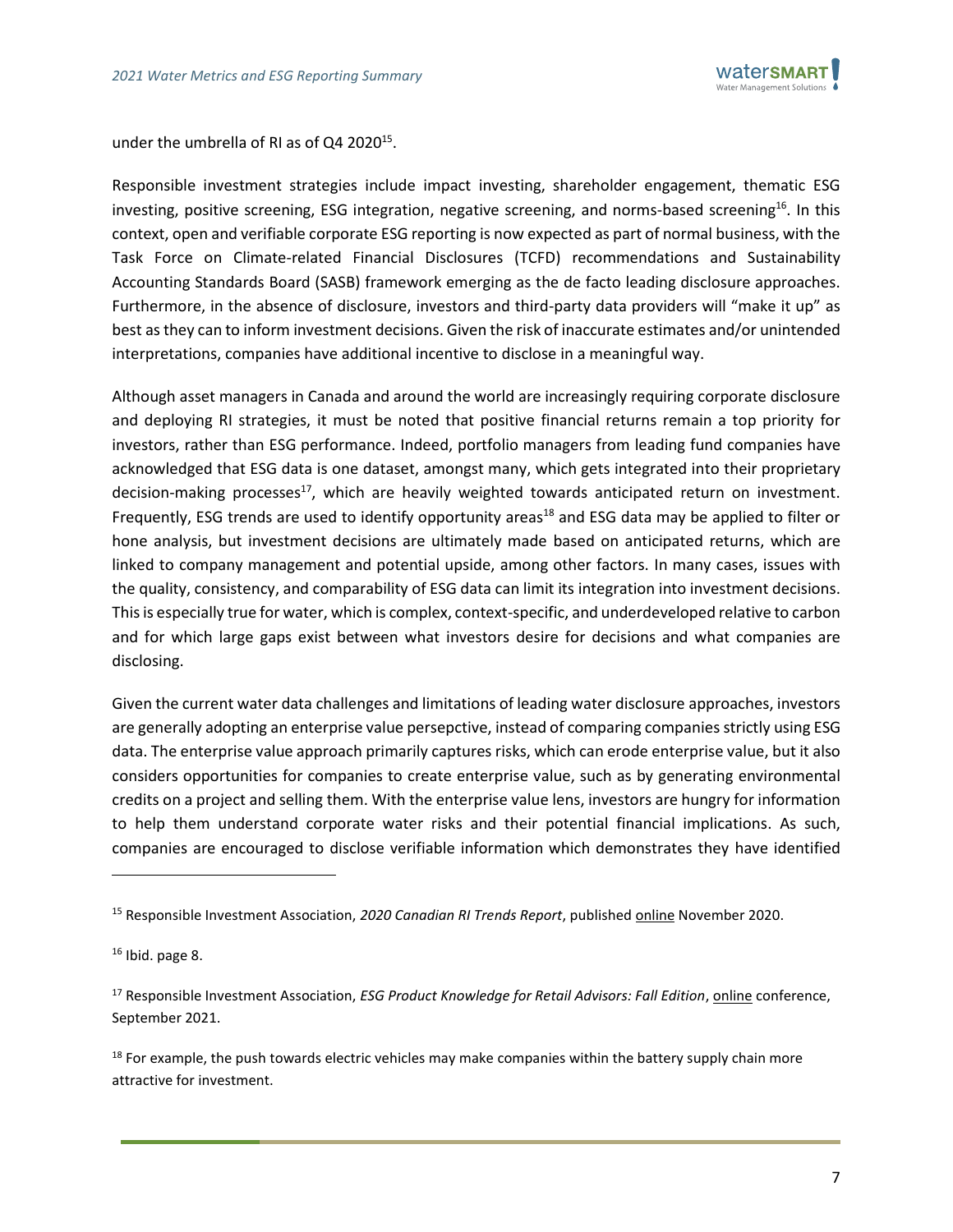

and are managing their water risks(e.g. scenario analysis). In this case, water risk is being considered from a double materiality persepctive; that is, companies must understand both the risks to their operations from water (or the lack thereof) and the risks that their operations pose to the watersheds in which they operate. Value creation opportunities are then considered in addition to risk management.

#### <span id="page-8-0"></span>**2.3 Company activities**

Given the increasing pressure from investors, regulators, and stakeholders to improve ESG disclosure and performance, companies are increasing both the extent and sophistication of their management and reporting of ESG data. Several trends have emerged in recent years:

- As noted in Section [2.2,](#page-6-0) TCFD and SASB are emerging as the leading approaches, although many frameworks and protocols are seeing increased use. For example, disclosures using CDP Water increased 20% in 2020*<sup>19</sup>* .
- Although the ESG marketplace remains fragmented and complex, companies are better off starting their disclosure journey now than waiting for clarity on the "one" approach that will win out. As many investors and corporate sustainability managers have noted, companies must not let perfect stand in the way of good at this critical time.
- Companies are starting to publish corporate water neutrality or water positivity targets to parallel net-zero carbon targets<sup>20</sup>. This practice is nascent, with most corporate water targets being set within the tech industry and by consumer-facing brands.
- Although the concept of integrated reporting is not necessarily new, companies are increasingly disclosing the financial impacts of ESG factors. This is consistent with investor expectations, especially in water, to understand the potential impacts to enterprise value from ESG risks and opportunities (as discussed in in Section [2.2\)](#page-6-0).
- Impact reporting is also becoming increasingly popular, where companies discuss the positive impacts they are having on ESG factors.
- The gathering, management, and disclosure of ESG data is increasingly underpinned by tools and third-party providers. For example, the World Wildlife Fund (WWF) Water Risk Filter is being used for both double materiality assessments and scenario analyses.
- Requirements for improved ESG performance and disclosure are being pushed down through global supply chains, particularly in consumer-facing industries such as agri-food<sup>21</sup> and fashion.

<sup>21</sup> For example, [Walmart](https://corporate.walmart.com/media-library/document/standards-for-suppliers-english/_proxyDocument?id=0000015c-e70f-d3b4-a57e-ff4f3f510000) requires suppliers to "design and operate systems to properly manage wastewater, storm water, waste, air emissions, and recyclable materials"

<sup>&</sup>lt;sup>19</sup> Carbon Disclosure Project, *A Wave of Change*, published **online** March 2021.

<sup>&</sup>lt;sup>20</sup> For example, [Microsoft plans to be water positive by 2030,](https://blogs.microsoft.com/blog/2020/09/21/microsoft-will-replenish-more-water-than-it-consumes-by-2030/) "meaning [they] will replenish more water than [they] use... by putting back more water in stressed basins than [their] global water consumption across all basins"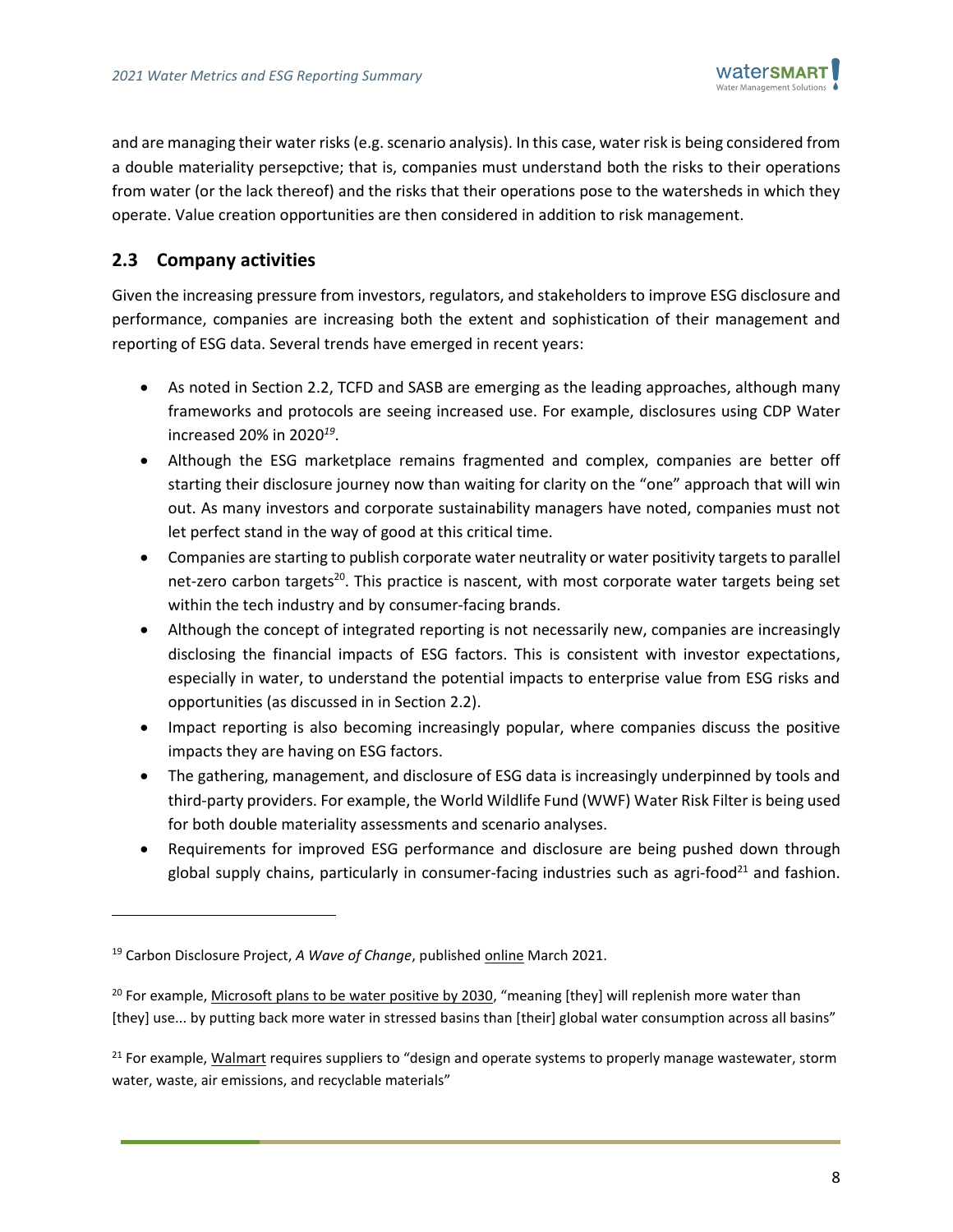

This can result in a layering of requirements upon suppliers and operators who are "on the ground", such as farmers and manufacturers. Generally, the deployment of ESG-focused practices and disclosure throughout supply chains is facilitated by linking such efforts to a compelling business case for implementors (e.g. preferential purchasing and/or pricing for suppliers adhering to a certain protocol).

Given the intense pressure on companies and the myriad of approaches available in the ESG marketplace (discussed in Section [2.4\)](#page-9-0), a strategic approach to ESG disclosure is required, particularly for water. Companies must first invest time and resources to understand the watershed context(s) of their operations, including shared water quality and quantity challenges, stakeholder priorities, risks, and opportunities. From this context, water specific goals and targets can be established which align with a company's broader corporate strategy, including mission, values, and purpose. The goals and targets will in turn inform what should be measured and managed, in the form of metrics, which can then be utilized internally for continuous improvement and disclosed externally as appropriate. In this way, a strategic approach links ESG-based activities to operational resilience and enterprise value, which will both improve company performance and satisfy the needs of investors for decision-useful disclosure.

#### <span id="page-9-0"></span>**2.4 ESG marketplace activities**

In recent years, there has been an explosion of service providers and frameworks across all levels of the ESG disclosure value chain, leading to a so-called "alphabet soup" of acronyms and requirements. This proliferation has been largely commensurate with the increasingly urgent global activity on climate change<sup>22</sup> and the trends discussed in this report, and it has been enabled in part by the advancement of technologies for data collection and management, including hardware (e.g. sensor equipment, satellites) and software (e.g. machine learning, cloud computing, artificial intelligence). The players in the ESG disclosure marketplace can be grouped into broad categories, which, while not necessarily exhaustive, are illustrative of the complexity and busyness of this space:

- Voluntary disclosure frameworks (e.g. CDP, Global Reporting Initiative [GRI], CEO Water Mandate).
- Disclosures as part of broader efforts (e.g. Alliance for Water Stewardship).
- Disclosure guidance frameworks (e.g. SASB, Integrated Reporting, TCFD).
- 3<sup>rd</sup> party aggregated frameworks and ratings agencies (e.g. Bloomberg, MSCI, Sustainalytics [a Morningstar company], Euronext, Dow Jones Sustainability Index, etc.).
- Specialized ESG data providers, typically leveraging machine learning and/or artificial intelligence (e.g. Qube methane monitoring).
- "One stop shop" ESG platforms for data collection, aggregation, reporting, and internal

<sup>22</sup> Verdantix, *COP26 Validates EHS Software Vendors' Aggressive ESG Focus As They Gear Up To Play A Leading Role In Corporate Initiatives*, published [online](https://www.verdantix.com/blog/cop26-validate-ehs-software-vendors-aggressive-esg-focus-as-they-gear-up-to-play-a-leading-role-in-corporate-initiatives) November 18, 2021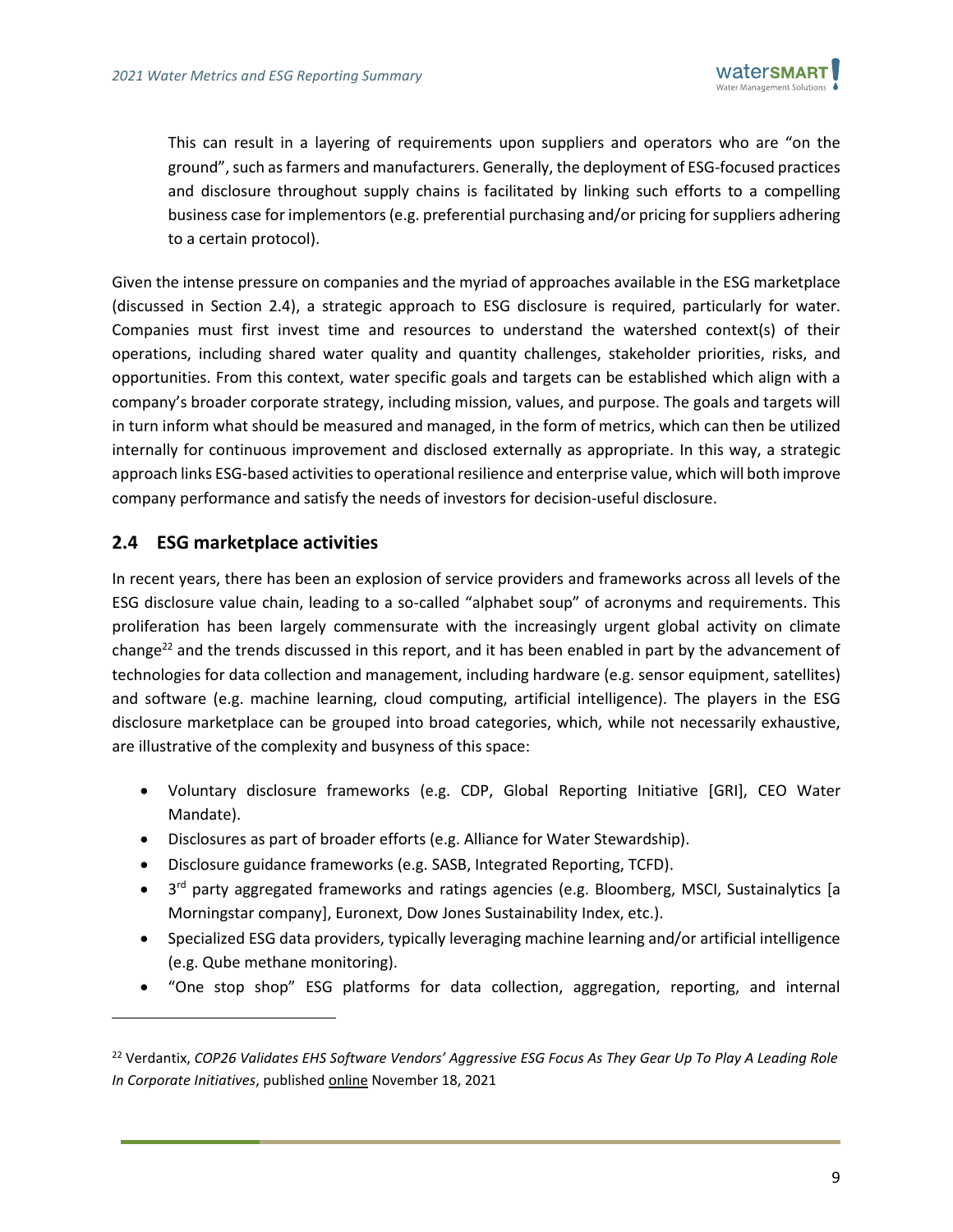

management (e.g. Sphera, SAP).

• ESG consultants, either pure play (e.g. ERM, Green Diamond) or as an offering of a larger firm (e.g. Deloitte, PwC, E&Y).

The saturation of offerings within the ESG marketplace is starting to result in meaningful consolidation and collaboration. Within the data and consulting fields, there is an active mergers and acquisitions market (e.g. Sphera was bought for \$1.4 billion USD in July 2021<sup>23</sup>), while many of the large framework organizations are working together to reduce complexity. For example, CDP, the Climate Disclosure Standards Board (CDSB), GRI, the International Integrated Reporting Council (IIRC), and SASB announced in September 2020 a shared vision for comprehensive corporate reporting and plans to work together to reduce complexity in the marketplace<sup>24</sup>. More recently, SASB and IIRC completed their merger in July 2021 to form the Value Reporting Foundation, which also emphasises the growing interest in creating enterprise value through ESG-related activities, in addition to managing risks<sup>25</sup>.

Although extensive development has occurred, some if it related to water and water risk<sup>26</sup>, the ESG marketplace remains largely focused on climate change mitigation and carbon emissions. Although there is, broadly speaking, demand for better water disclosures from the investment community, leading approaches in the ESG marketplace continue to struggle to add significant value in the water space, confronted with a lack of high-quality data and the challenge of devising globally comparable metrics for such a context-specific resource.

Given the range of options within the ESG marketplace and the difficulties associated with water data, metrics, and disclosure, companies must use a strategy-based approach to identify and implement tools and frameworks which suit their needs. Generally speaking, this should include a double-materiality risk assessment, as discussed in Section [2.2,](#page-6-0) to inform a risk management system which aligns with corporate goals and satisfies investor and stakeholder requirements.

<sup>23</sup> Verdantix, *Blackstone Acquires Sphera For \$1.4 Billion Signalling A Strategic Push Into ESG Digital Solutions*, published [online](https://www.verdantix.com/blog/blackstone-acquires-sphera-for-1-4-billion-signalling-a-strategic-push-into-esg-digital-solutions) July 6, 2021

<sup>24</sup> CDP, *Five global organisations, whose frameworks, standards and platforms guide the majority of sustainability and integrated reporting, announce a shared vision of what is needed for progress towards comprehensive corporate reporting – and the intent to work together to achieve it*, publishe[d online](https://www.cdp.net/en/articles/media/comprehensive-corporate-reporting) September 11, 2020

<sup>25</sup> Value Reporting Foundation, *IIRC and SASB form the Value Reporting Foundation, providing comprehensive suite of tools to assess, manage and communicate value*, publishe[d online](https://www.globenewswire.com/news-release/2021/06/09/2244505/0/en/IIRC-and-SASB-form-the-Value-Reporting-Foundation-providing-comprehensive-suite-of-tools-to-assess-manage-and-communicate-value.html) July 9, 2021

<sup>&</sup>lt;sup>26</sup> For example, CDP reported a 20% increase in companies reporting to CDP water from 2019 to 2020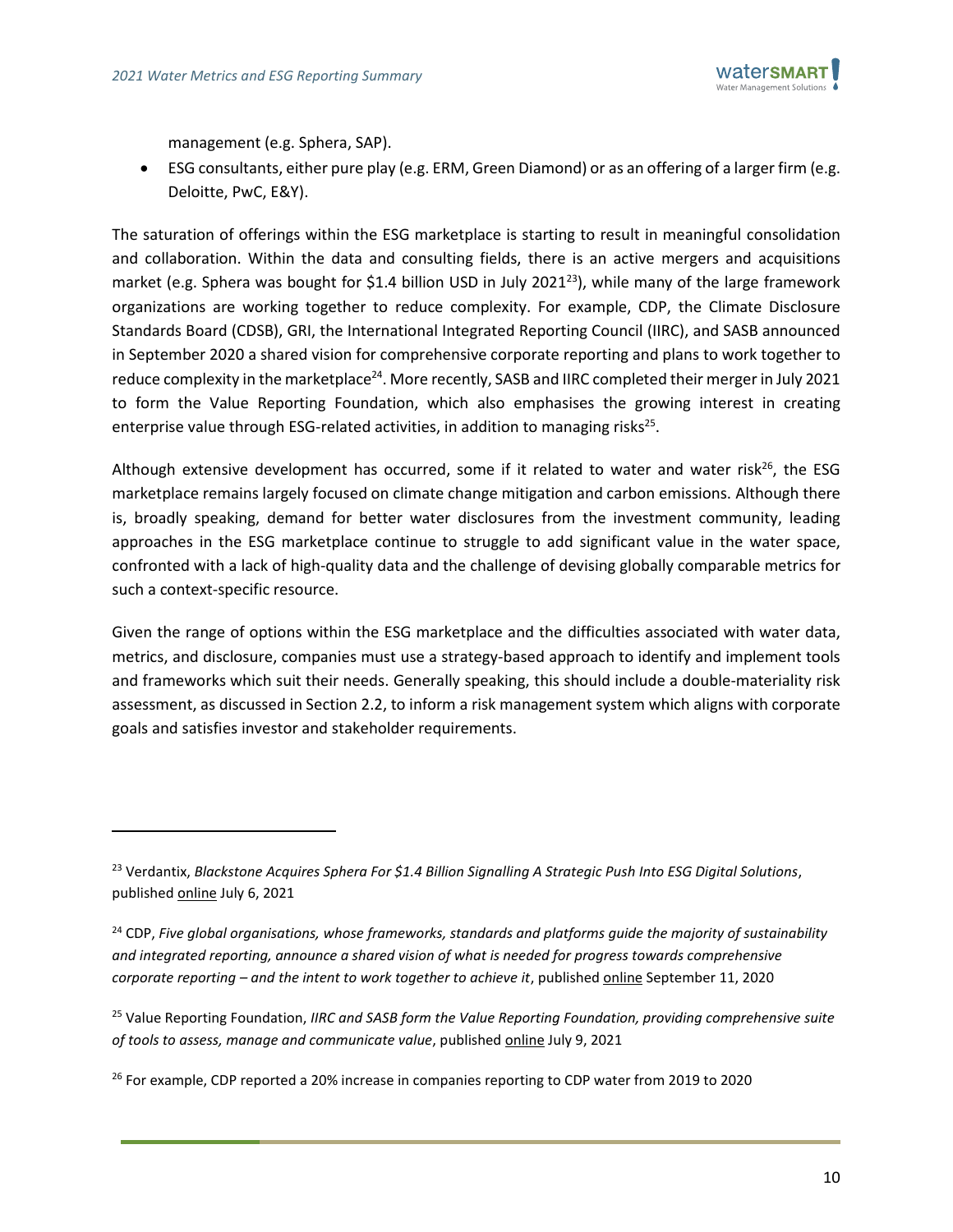

## <span id="page-11-0"></span>**3.0 The Future of Water in ESGs**

Climate change has been, and continues to be, the primary focus within the ESG space, as the urgency associated with events such as COP26 demonstrate. However, from the shadow of climate change mitigation (i.e. carbon emission reductions), discussions around climate change adaptation are emerging, with a focus on water. Although water's context-specific nature and associated complexities make data collection and metric comparisons difficult, water risks are becoming increasingly difficult to ignore. As such, we expect to see water-specific disclosure and risk management becoming more prominent in the future as water's complexities become better understood, although carbon will dominate the ESG space for many years to come. While the development of water for ESG plays out, companies will benefit from linking their water and carbon disclosures to demonstrate that strategic actions to mitigate water risk and watershed impacts can also reduce carbon emissions. For example, it is estimated that 70% of large water utilities in high-income countries will soon set a target date for achieving net zero carbon status, in many cases as early as 2040 or sooner<sup>27</sup>.

An example of current best practice in water disclosure are the Corporate Sustainability Goals of Ecolab Inc. (Ecolab), which include both water withdrawal and greenhouse gas emissions targets, as well as disclosure on their water stewardship journey<sup>28</sup>. Ecolab has performed a risk assessment of the watersheds in which they operate to identify high-risk locations. Within these stressed watersheds, Ecolab has taken action on water use efficiency, water quality, flooding, and wetland erosion via implementation of the Alliance for Water Stewardship standard. Their disclosure includes performance against water goals, such as water use efficiency, and a commitment to addressing local (i.e. watershed context specific) shared water challenges.

### <span id="page-11-1"></span>**4.0 Key Takeaways**

As the preceding sections summarize, thoughtful corporate disclosure on water in the ESG context is becoming increasingly important, as companies face growing operational, regulatory, investor, and societal pressures, especially in oil and gas. Through our recent and ongoing work with operating companies, investors, and thought leaders in the ESG space, the following key takeaways have been observed:

• There is a strong and increasing focus on ESG, with pressure on companies to disclose ESG information coming from investors, regulators, and society. Currently, climate change remains the clear focus.

<sup>&</sup>lt;sup>27</sup> Global Water Intelligence, *Is net zero now water's biggest priority?* published *online* August 12, 2021.

<sup>&</sup>lt;sup>28</sup> Ecolab has extensive [online](https://en-ca.ecolab.com/expertise-and-innovation/water) information for multiple ESG aspects, including water.